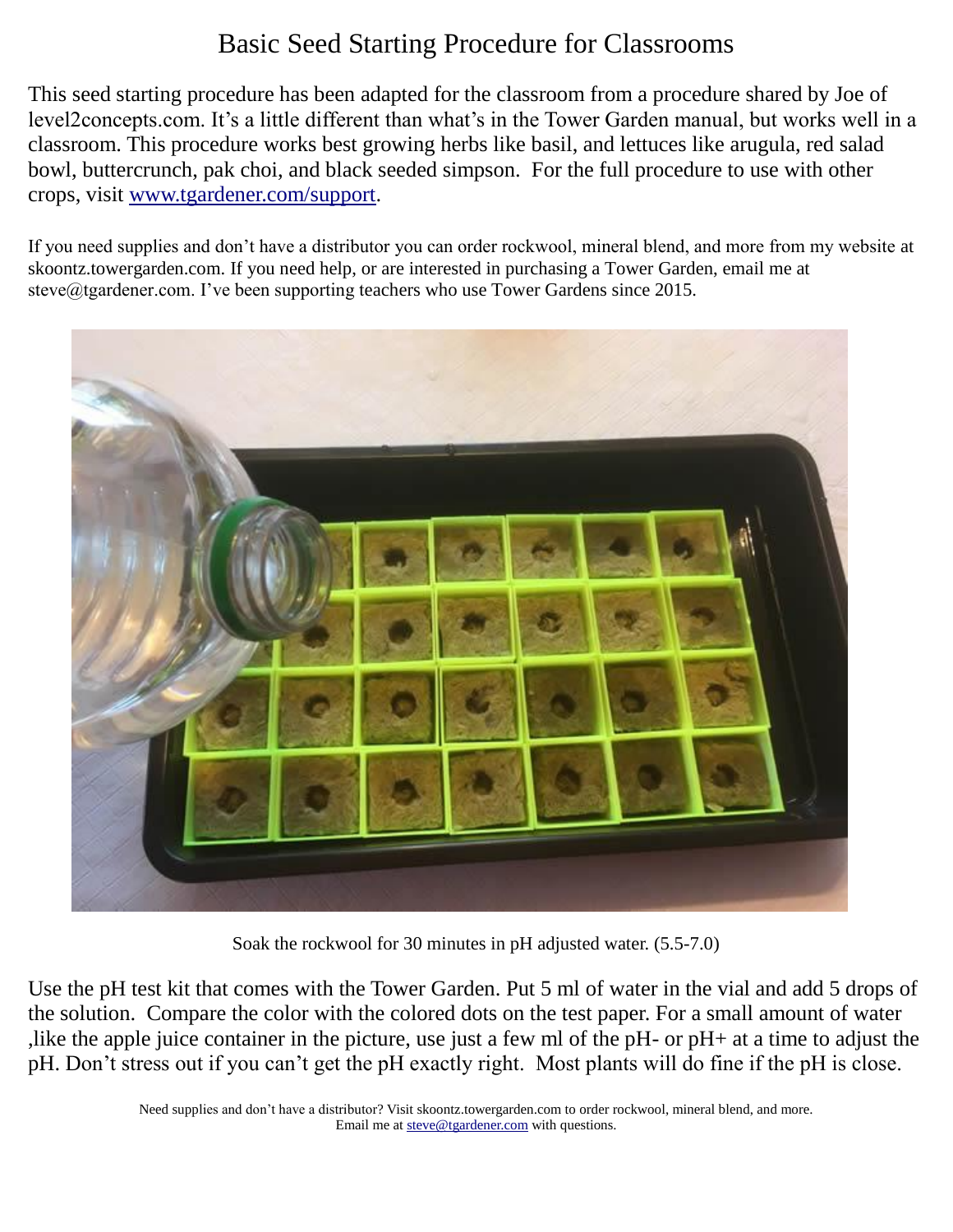

After 30 minutes, drain the water from the container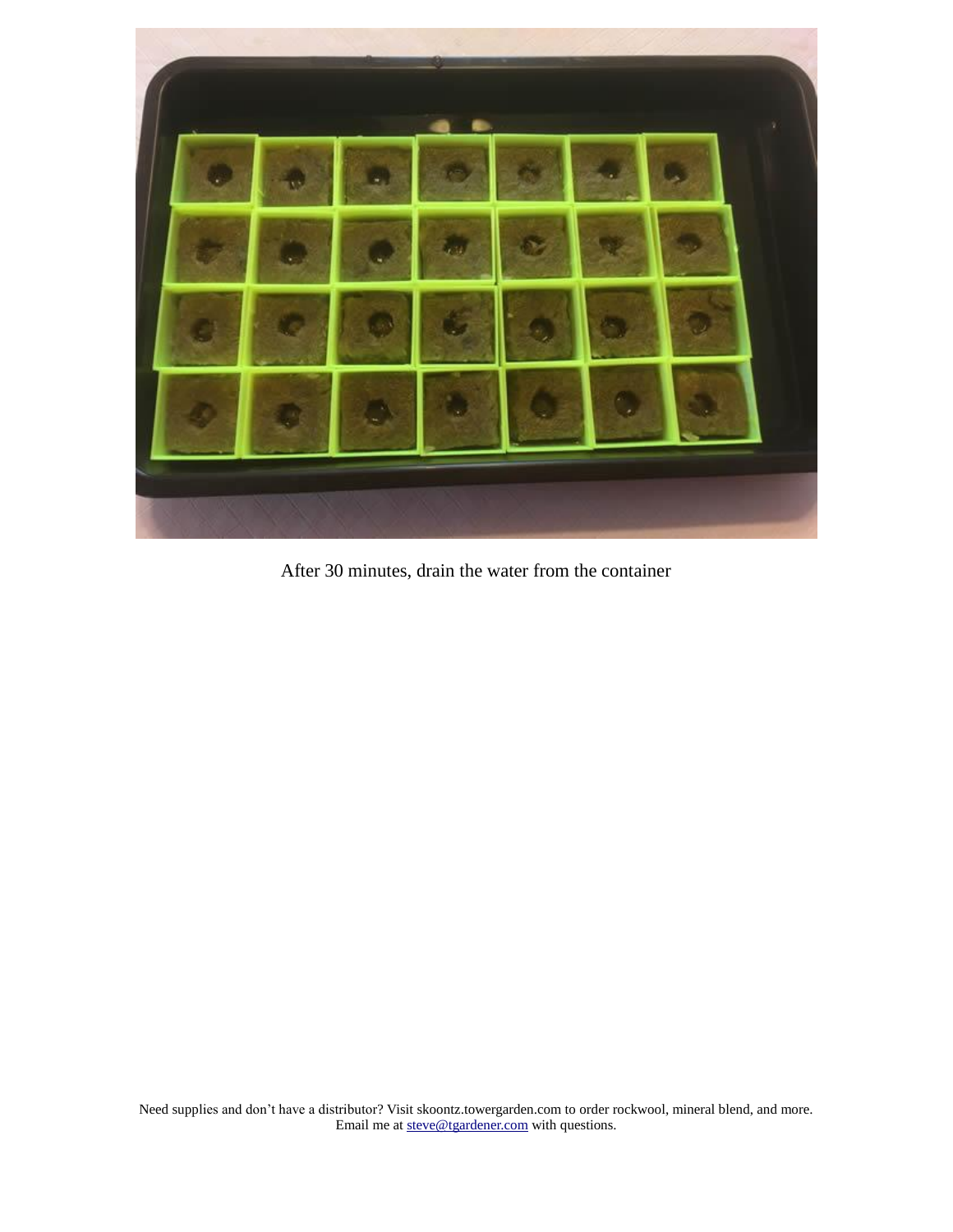

Pour some seeds into your hand

Drop 6-10 seeds into the hole. The larger the seed, the less you plant. Example: Only plant 1 bean seed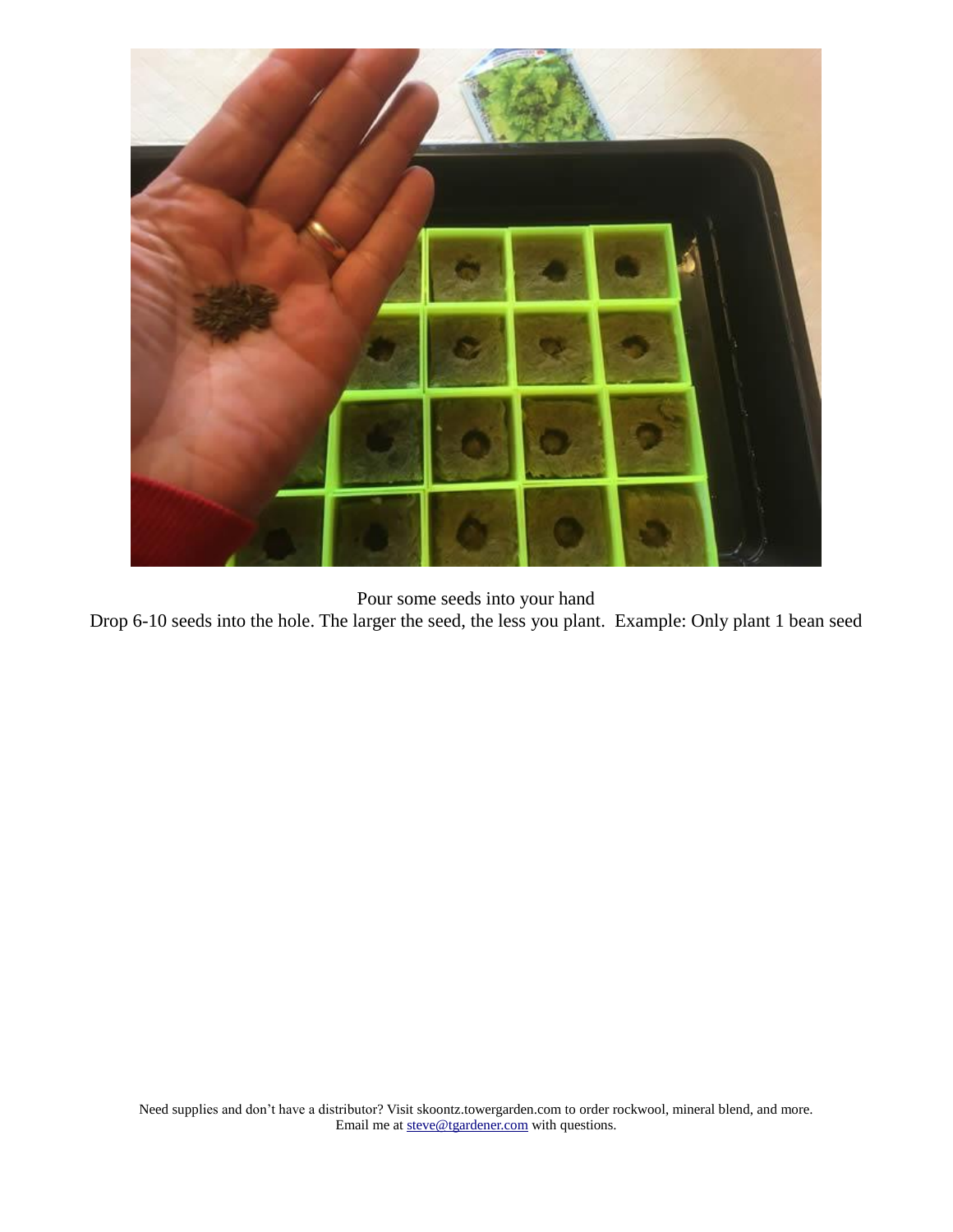

Pour seeds on 3X5 cards for little students to plant

Give each student a rockwool cube and pour out several seeds onto 3X5 cards. The students can count out seeds and place them in the hole in the rockwool.

Add about 1/4″ of water to the bottom of the tray. You want the rockwool to stay moist, but not soaking wet until the next day.

Cover the container so that all the seeds are in the dark. (A file folder works well for this.) Place container on a counter or in a cabinet.

Check each morning and evening (or when school is out) for sprouts. Replace the water each day. Most lettuce will only take two days to sprout.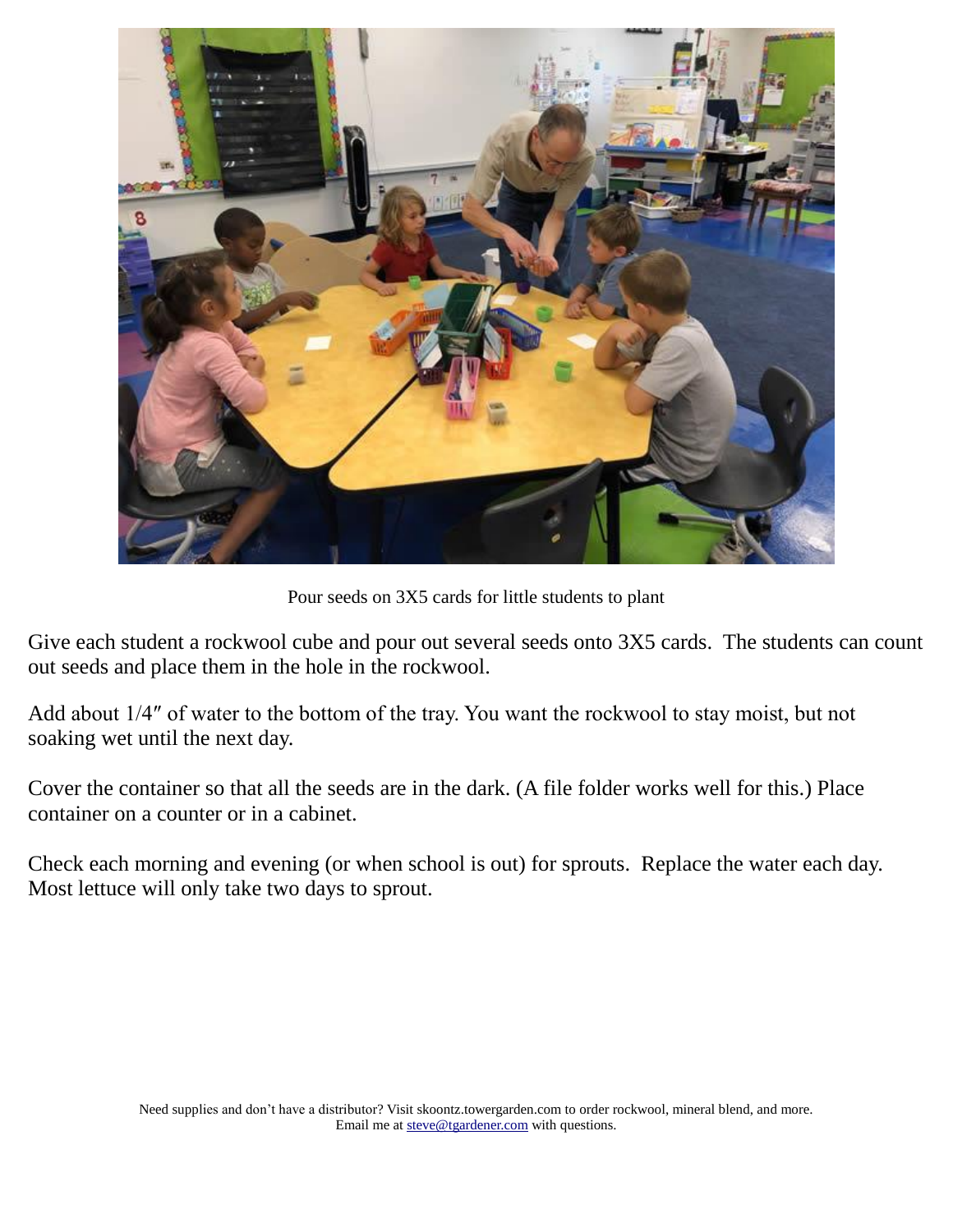

When seeds have sprouted you'll see white fuzz on the seeds.

It's important to uncover the seeds when they sprout and place them in good light. The Tower Garden base with the lights on could work for this or a clip-on desk lamp with a 6,500 K bulb.

Replace the water each day with 1/4 inch of water.